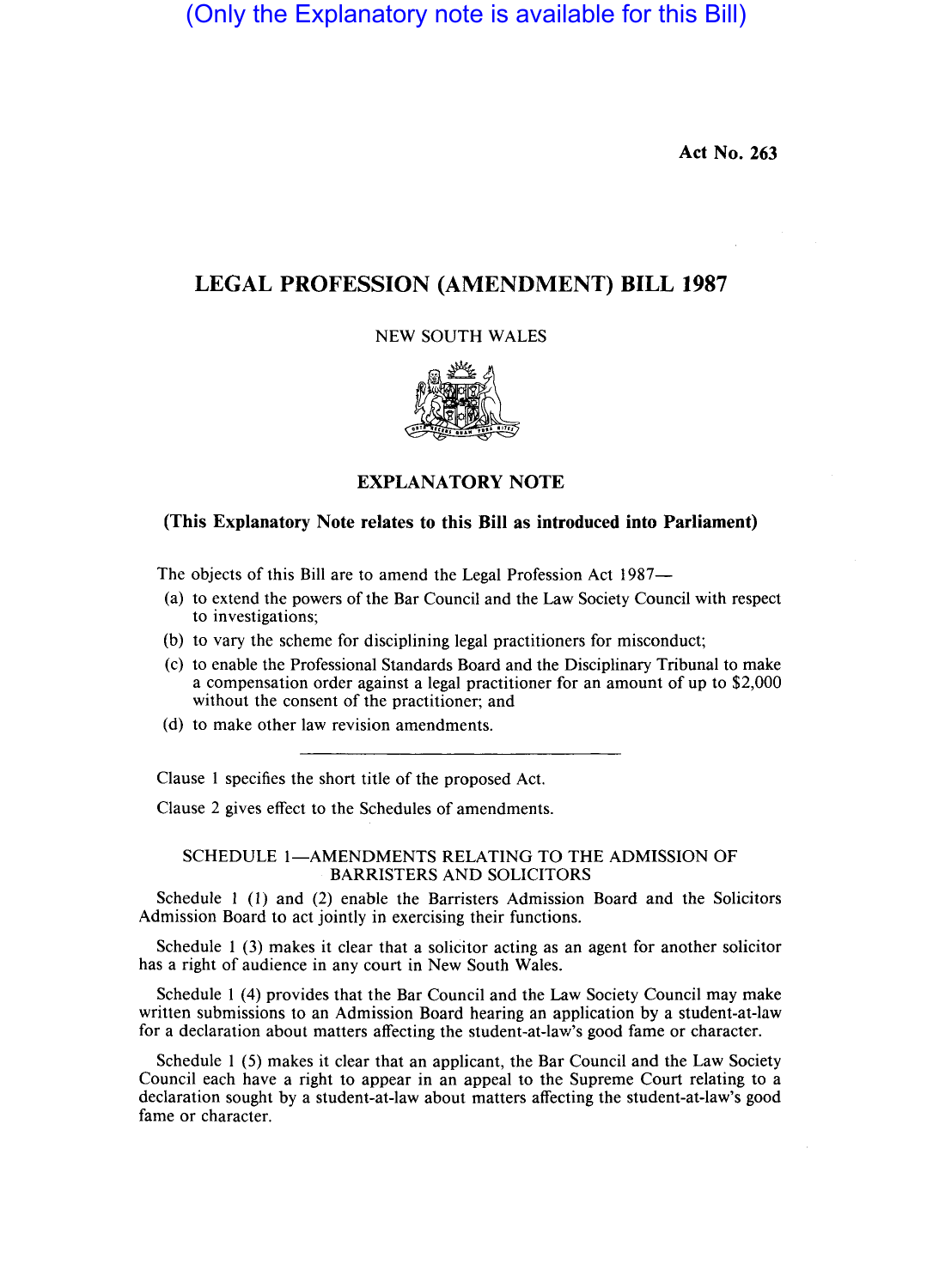## SCHEDULE 2-AMENDMENTS RELATING TO PRACTISING CERTIFICATES

Schedule 2 (1) and (2) remove the requirement that a complaint must be made against a barrister or solicitor under Part 10 of the Principal Act before the Bar Council or the Law Society Council can apply for an injunction restraining a barrister or solicitor from practising without a current practising certificate or from failing to comply with a condition of a practising certificate.

Schedule 2 (3) requires applications for practising certificates to be accompanied by, or contain, information required by the regulations and empowers the Bar Council or Law Society Council to refuse to issue a certificate to a person who has not paid any costs of an inspection or investigation or expenses of receivership.

Schedule 2 (4) makes it a condition of a practising certificate issued to a barrister who is a pupil that the period as a pupil be served satisfactorily and enables the Bar Council to impose a similar condition on certain other practising certificates.

Schedule 2 (5) gives the Law Society Council an unrestricted power to limit the practising rights of a solicitor when issuing a practising certificate to the solicitor.

Schedule 2 (6) enables the Law Society Council to refuse to issue a practising certificate to a solicitor or to cancel or suspend a practising certificate of a solicitor if the solicitor contravenes an order of the Professional Standards Board or the Disciplinary Tribunal or is a disqualified person within the meaning of section 121 of the Principal Act.

Schedule 2 (7) enables regulations to be made under the Principal Act with respect to the refund of the whole or part of fees paid for practising certificates.

#### SCHEDULE 3-AMENDMENTS RELATING TO THE BAR ASSOCIATION AND LAW SOCIETY

Schedule 3 (1) inserts definitions of "investigator" and "trust account inspector" into the Principal Act.

Schedule 3 (2) empowers the Law Society Council to negotiate with insurers and other persons in relation to the provision of indemnity insurance to solicitors or former solicitors.

Schedule 3 (3) and (4) make it clear that a lay member of a committee of the Bar Association, Bar Council, Law Society or Law Society Council has obligations as well as rights.

Schedule 3 (5) broadens the powers of the Law Society Council to investigate matters relating to the conduct of solicitors and persons employed by them and confers on the Law Society Council power to prosecute for breaches of the proposed Act, to appear in certain proceedings and to recover money payable to the Law Society under the proposed Act.

Schedule 3 (6) makes it clear that the Law Society may appoint trust account inspectors and gives such inspectors powers similar to those given to investigators. It also enables investigators to investigate the accounts kept by associates of a solicitor and absolves from liability any person who complies with a requirement made by a trust account inspector or an investigator under section 55 (3) of the Principal Act.

Schedule 3 (7) and (8) make amendments to the Principal Act consequent on the amendments made by Schedule 3 (5).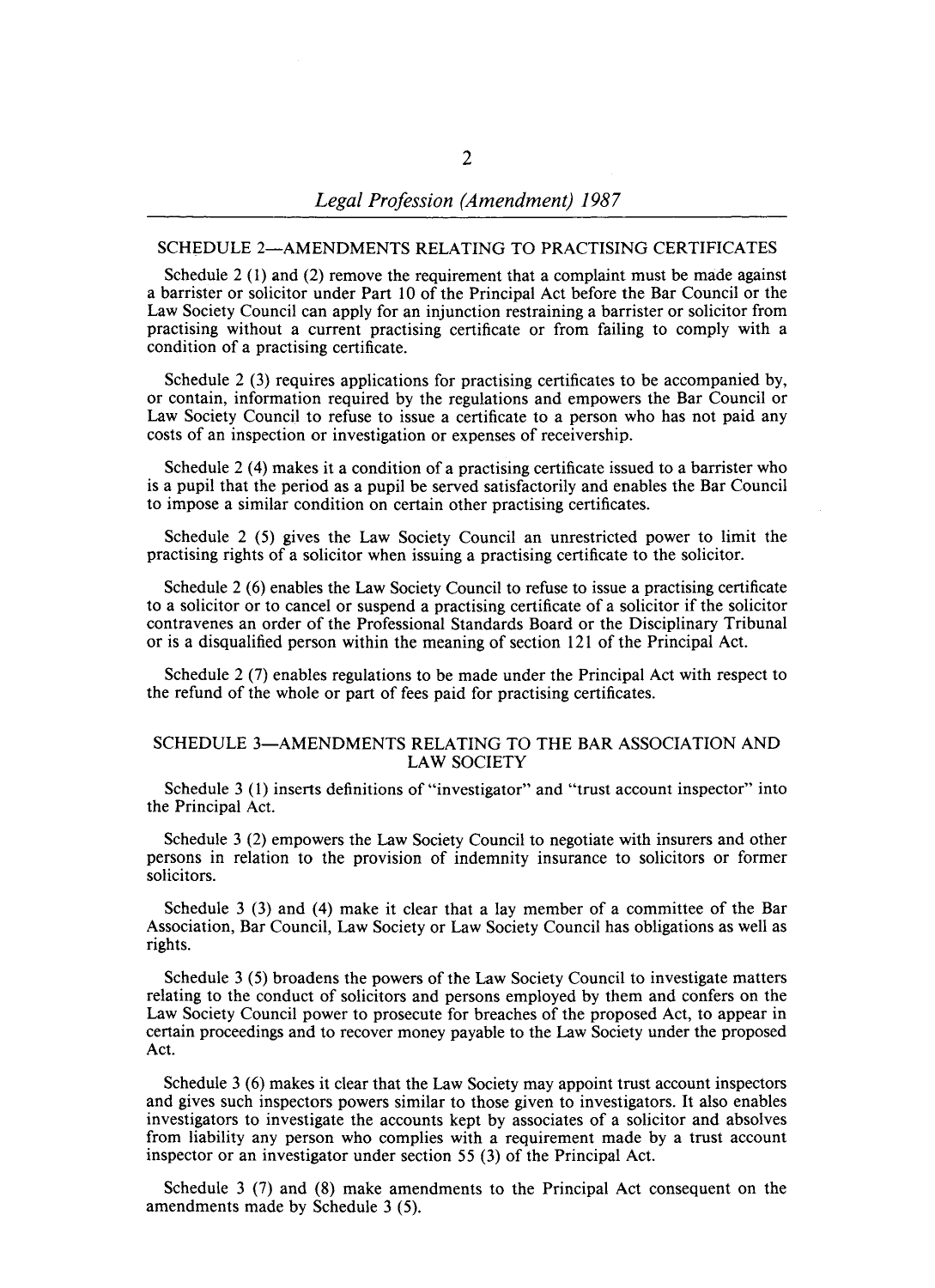## SCHEDULE 4-AMENDMENTS RELATING TO TRUST ACCOUNTS

Schedule 4 (1) enables corporations and partners to be considered associates of a solicitor for the purposes of Part 6 of the Principal Act.

Schedule 4 (2) clarifies the distinction between trust money, money held for short periods and controlled money received by or on behalf of a solicitor.

Schedule 4 (3) enables regulations to be made prescribing the records which a solicitor must keep of controlled money and other money received by or on behalf of the solicitor.

Schedule 4 (4) enables regulations to be made for or with respect to the auditing of a solicitor's records relating to mortgages of real property where the solicitor has, in a 12 month period, acted for mortgagees in respect of amounts totalling not less than \$500,000 or in respect of more than 50 mortgages.

Schedule 4 (5) imposes a requirement that a failure to deposit trust funds (as required by the Principal Act) must be wilful before it will constitute professional misconduct.

Schedule 4 (6) omits a reference to bills of exchange as a consequence of a recent amendment to the Trustee Act 1925.

## SCHEDULE 5-AMENDMENTS RELATING TO THE SOLICITORS' FIDELITY **FUND**

Schedule 5 (1) omits a reference to bills of exchange as a consequence of a recent amendment to the Trustee Act 1925.

Schedule 5 (2) makes it clear that costs incurred by or on behalf of the Law Society in relation to inspections or investigations under section 55 of the Principal Act may be paid from the Fidelity Fund.

Schedule 5 (3) gives the Law Society Council a discretion to suspend the practising certificate of a solicitor who fails to pay a contribution or levy for the purposes of the Fidelity Fund.

Schedule 5 (4) limits the interest component of pecuniary loss for the purposes of claims against the Fidelity Fund to a rate not greater than that prescribed by the Supreme Court Rules in respect of unpaid judgments.

Schedule 5 (5) clarifies the operation of a provision relating to claims for failures to account.

Schedule  $5(6)$  clarifies the operation of a provision relating to double compensation when a person who has a successful claim against the Fidelity Fund has also received or recovered from another source a payment on account of pecuniary loss.

Schedule 5 (7) enables the Law Society Council to pay successful claims against the Fidelity Fund after such date as it fixes in each case.

Schedule 5 (8) replaces the stated case procedure for appeals to the Supreme Court against a disallowance by the Law Society Council of a claim against the Fidelity Fund with a simpler right to appeal.

## SCHEDULE 6-AMENDMENTS RELATING TO RECEIVERS

Schedule 6 (1) makes amendments to the Principal Act consequent on an amendment made by Schedule 6 (2).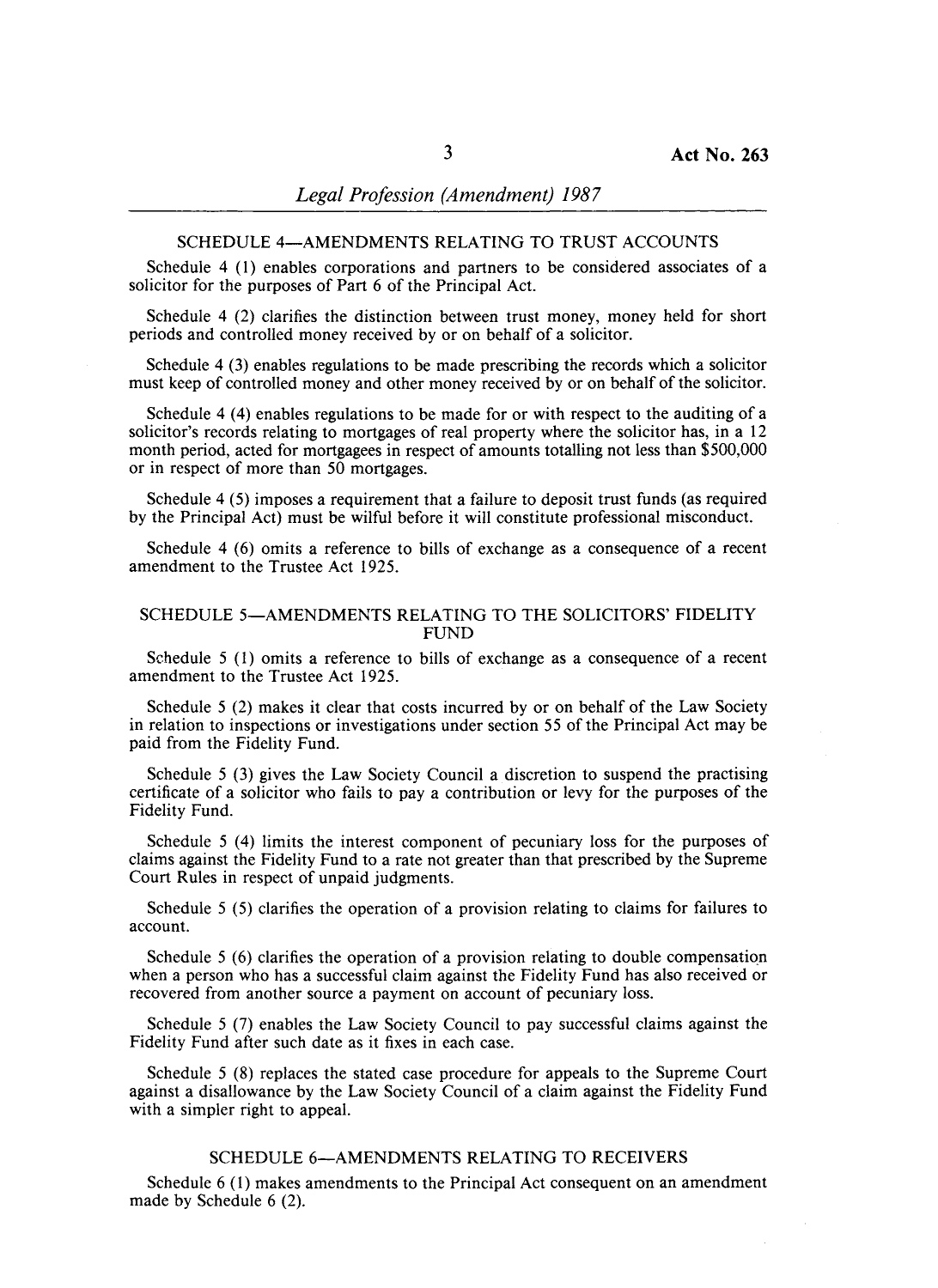Schedule 6 (2) enables a receiver to make an application to the Supreme Court to be appointed receiver of the property of an associate of a solicitor and also makes it clear that a receiver may be appointed for a solicitor or an associate of a solicitor without notifying the person for whom the receiver is appointed and without the person being a party to the relevant proceedings.

Schedule 6 (3) makes it clear that the Supreme Court may suppress publication of an order made in proceedings relating to an application for the appointment of a receiver.

Schedule 6 (4) empowers the Supreme Court to give directions as to the service of orders of appointment of receivers.

Schedule 6 (5), (7) and (9)–(15) make amendments to the Principal Act consequent on an amendment made by Schedule 6 (2).

Schedule 6 (6) extends the obligation to provide information to a receiver to an obligation to provide information about property that a receiver suspects might be receivable property and makes it clear that a solicitor must give information relating to a client if required to do so. The amendment also absolves from liability any person who complies with a requirement to provide information and makes any such information inadmissible in certain legal proceedings.

Schedule 6 (8) enables a receiver to take proceedings in the name of the receiver as if the receiver were beneficially entitled to property where property has been taken by, or paid or transferred to, a person or otherwise used unlawfully or in breach of trust at the time the property was so taken, paid, transferred or used.

## SCHEDULE 7-AMENDMENTS RELATING TO UNQUALIFIED PRACTITIONERS

Schedule 7 (1) makes a minor amendment to section 116 of the Principal Act.

Schedule 7 (2) empowers the Law Society to apply for an order prohibiting any solicitor from employing or paying a person in connection with the solicitor's practice, if the Law Society Council is of the opinion that the person is not a fit and proper person to be so employed or paid or that the person has been guilty of certain conduct.

#### SCHEDULE 8-AMENDMENTS RELATING TO MISCONDUCT

Schedule 8 (1)-(3) make amendments to the Principal Act consequent on an amendment made by Schedule 8 (4).

Schedule 8 (4) inserts new definitions of "unsatisfactory professional conduct" and "professional misconduct" into the Principal Act. "Unsatisfactory professional conduct" will include conduct (whether consisting of an act or omission) occurring in connection with the practice of law that falls short of the standard of competence and diligence that a member of the public is entitled to expect of a reasonably competent legal practitioner. "Professional misconduct" will include unsatisfactory professional conduct involving a substantial or consistent failure to reach reasonable standards of competence and diligence and certain conduct not connected with the practice of law as well as the other elements it presently includes.

Schedule  $8(5)-(7)$ ,  $(10)$ ,  $(13)$  and  $(14)$  make amendments to the Principal Act consequent on an amendment made by Schedule 8 (4).

Schedule 8 (8) requires the Bar Council and the Law Society Council to refer complaints involving unsatisfactory professional conduct to the Professional Standards Board and those involving professional misconduct to the Disciplinary Tribunal.